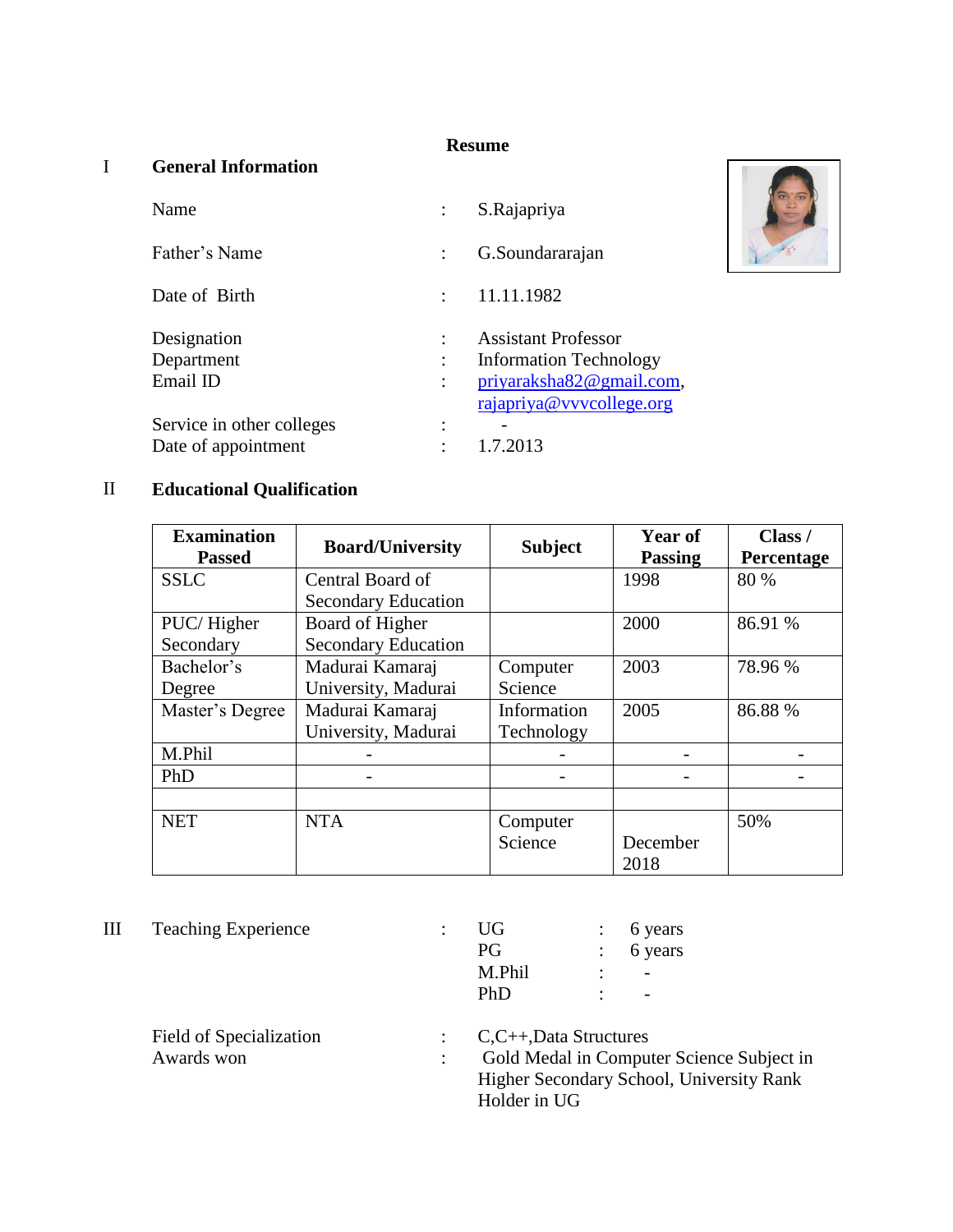# IV **In-house projects guided**

| Year          | UG / PG /<br>M.Phil | Number of<br><b>Students</b> | Area of study                        |
|---------------|---------------------|------------------------------|--------------------------------------|
| 2013-2014     | <b>UG</b>           | 8                            | 'Telephone Billing System'           |
|               |                     |                              | 'Tours and Travels agency'           |
|               |                     |                              | 'Call Center Management System'      |
|               |                     |                              | 'Departmental Store Management'      |
| $2013 - 2014$ | PG                  | 5                            | 'Peer to Peer file transfer IP Trace |
|               |                     |                              | back solution'                       |
|               |                     |                              | 'Reversible Data Hiding in Encrypted |
|               |                     |                              | images by reserving room before      |
|               |                     |                              | encryption'                          |
|               |                     |                              | 'An improvement of user based        |
|               |                     |                              | image retrieval'                     |
|               |                     |                              | 'Clericus Tarnish formulation'       |
|               |                     |                              | 'Comprador Relevance proforma        |
|               |                     |                              | Gerencia'                            |
| $2014 - 2015$ | PG                  | 6                            |                                      |
| $2015 - 2016$ | PG                  | 7                            | 'Android App'                        |
| $2017 - 2018$ | PG                  | 5                            |                                      |
| $2018 - 2019$ | PG                  | $\overline{4}$               |                                      |

### V **Course attended (Refresher / Orientation / any other ) :**

| Name of the Course                | Venue          | Duration              |
|-----------------------------------|----------------|-----------------------|
| Re-training Program               | V.V.V College, | 26.07.2017            |
|                                   | Virudhunagar   |                       |
| Introduction to Mobile            | V.V.V College, | 25 & 26.10.2017       |
| <b>Application Development</b>    | Virudhunagar   |                       |
| Re-training Program               | V.V.V College, | 04.08.2018            |
| <b>Setting Effective Question</b> | Virudhunagar   |                       |
| Paper                             |                |                       |
| Hands on Training – Google        | V.V.V College, | 28.08.2018-29.08.2018 |
| <b>Class Room</b>                 | Virudhunagar   |                       |
| FDP – ICT Tools for               | V.V.V College, | 05.07.2019            |
| <b>Effective E-Learning</b>       | Virudhunagar   |                       |

# VI **Seminars/Conferences/Workshops attended**

| Date      | Level        | Name of the Seminar / Conference /<br>Workshop                            | Venue                                  |
|-----------|--------------|---------------------------------------------------------------------------|----------------------------------------|
| 6.2.2014  | <b>State</b> | 'Exploring the Recent Open Source Web<br>Applications'                    | V.H.N.S.N.<br>College,<br>Virudhunagar |
| 20.2.2019 | <b>State</b> | Seminar – "Insight into Promotion"<br>Criteria – API Score & CAS Filling" | <b>VVV College</b>                     |